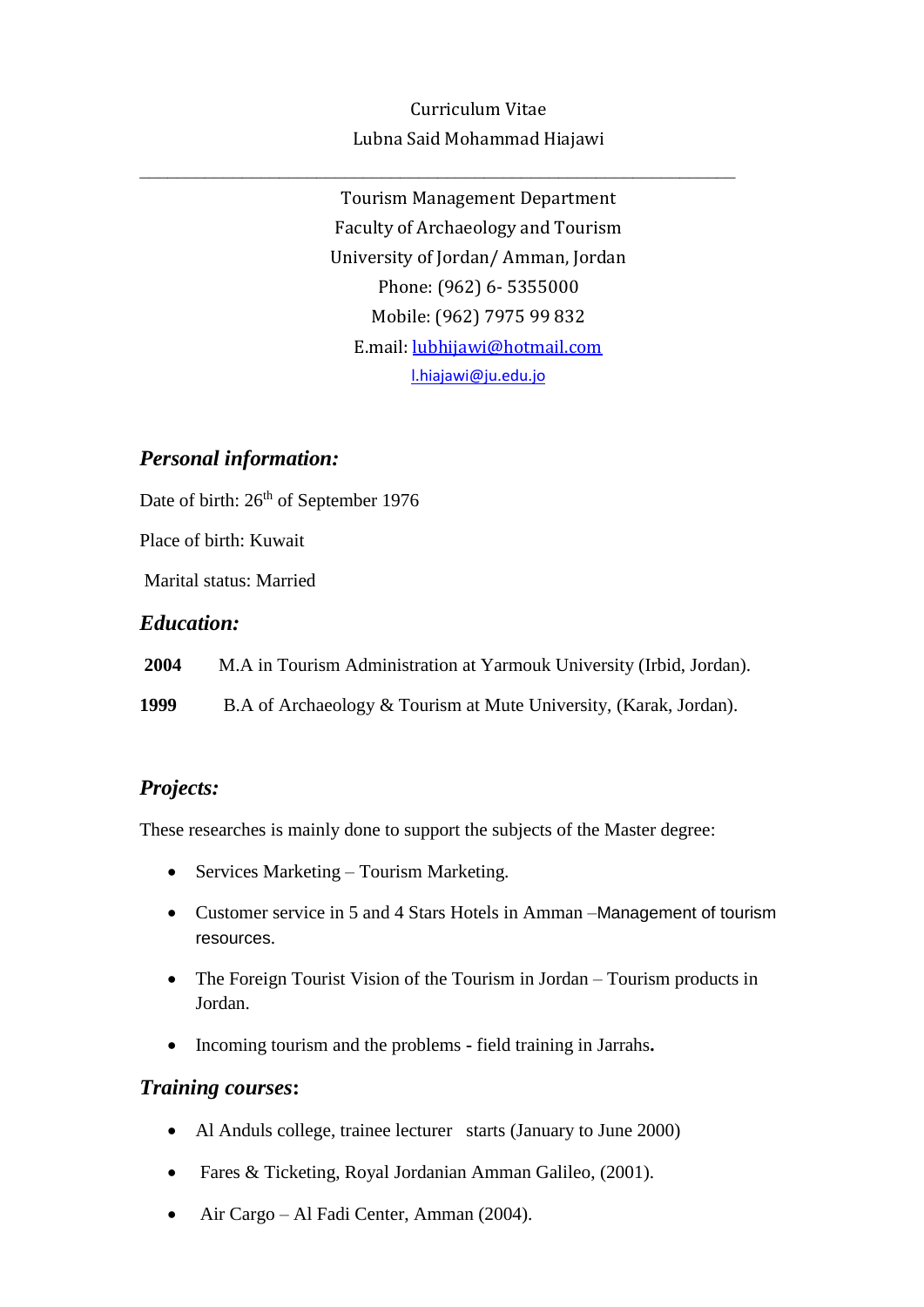- Teach the Teachers (Jordan University –Amman 2012).
- TOT, Saber Air fares & Ticketing, (Amman 2012)
- TOT, Saber Air fares & Ticketing, (Amman 2014)
- Communication Skills & Body language, Nizar Abandah Academy, (Amman 2016)
- Use Moodle System, Accreditation and Quality Assurance Center, University of Jordan on August, 2017.
- University of Jordan, Elsevier Training for 'How to publish' on May 2018.
- Scientific Research Methods, Jordan Business Excellence Center, (Amman August, 2018).
- Teaching Critical Thinking Skills, Accreditation and Quality Assurance Center, University of Jordan on October, 2018.
- Problem-based learning, Accreditation and Quality Assurance Center, University of Jordan on October, 2018.

# *Work experience:*

- Lecturer at Jordan University, Archaeology & Tourism School, Oct. 2014 until now.
- Lecturer at Jordan University Tourism & Hospitality Management Aqaba Branch  $(2011 - 2014)$ .
- Dean Assistance for Quality (Nov. 2012 Nov. 2013).
- Frequent Consultation Center IATA Authorized Training Center. As a partner & Instructor. (2011 -2015)
- Applied Science Privet University, Part-time Lecturer **(**Hotel management**,** Administration and Accounting for travel agency) starts with the first semester (2009-2011)
- The Hashemite University, Part-time Lecturer (Air cargo, Rehabilitation of air hosts) Starts from (15/3/2009 – 15/5/2009).
- Frequent Travel, as a partner in Travel Agent. Amman Jordan (2008 2015)
- Applied Science Privet University, in Studies &Consultations Center, coordinator and full time lecturer

(English language for pre-intermediate, English for Tourism, Hotel management**,**  Administration and Accounting for travel agency, and Air cargo (25/7/2006 – 5/10/2008)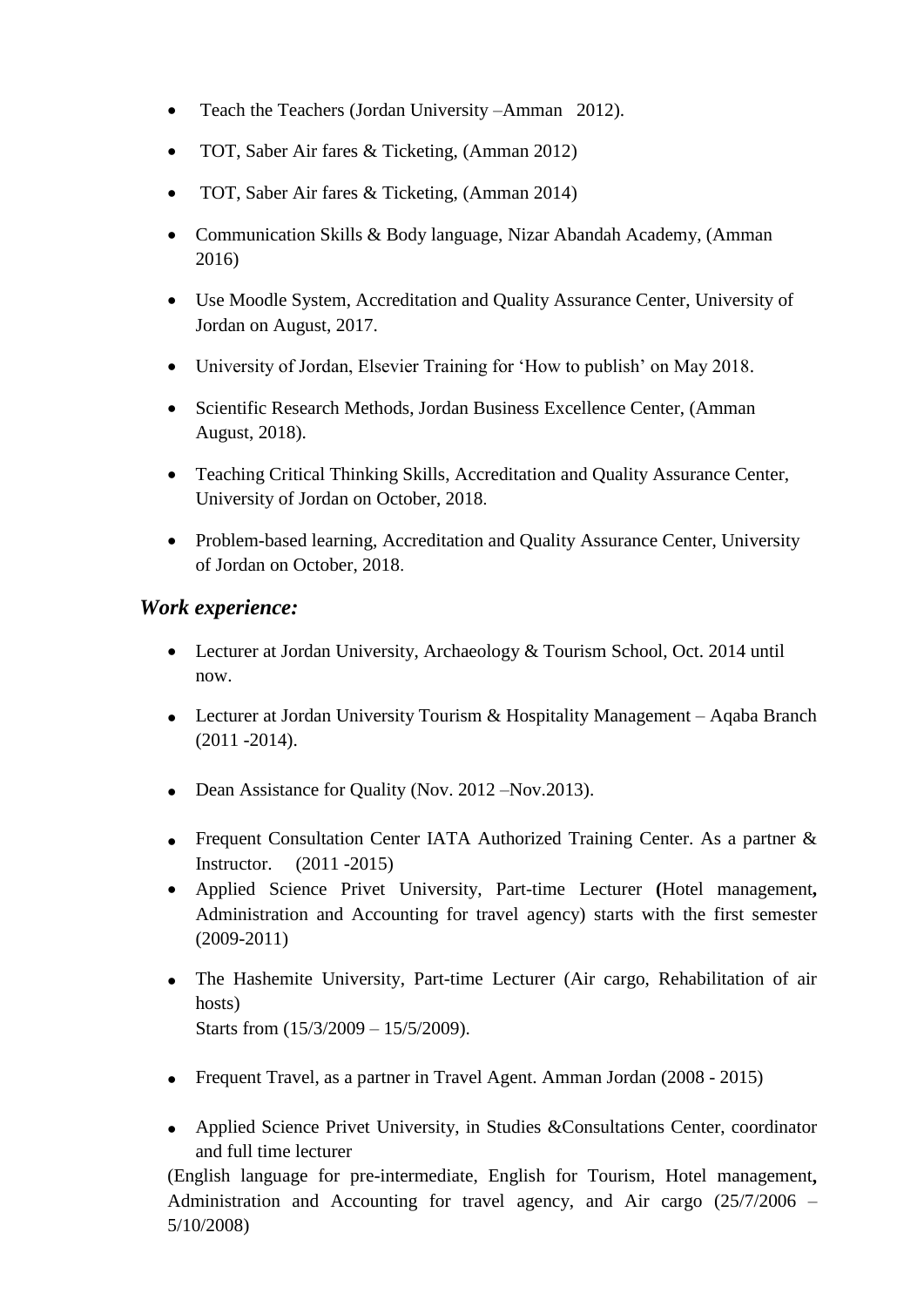- Amman Private University, in Studies & Consultations Center at the same time Applied Science University, Lecturer in the Programs of the American University of Cairo Which held the Courses in Amman co-operate with Center (15/10/2003 – 25/7/2006)
- International Tours Lufthansa City Center, Assistant Office manager*,* Hotel Reservation, Incoming & Outgoing package and Airline Reservation and office administrator (15/5/2001 – 1/3/2003).
- University of Jordan, in Studies &Consultations Technical Services Center, Lecturer in IATA / UFTAA International Travel and Tourism Management

 Subjects: Managerial Skills, English Language, MICE –Meeting, Incentive, Conference and Exhibition. Administration and Accounting.

# *Conferences:*

- $\bullet$  10<sup>th</sup> Global Islamic Marketing Conference (GIMAC 10) Alanya, Turkey April 2019.
- The 3<sup>rd</sup> International Conference on Petra and Nabataean Culture 19 -21, June, 2018 Petra, Jordan.
- Jordan's Tourism Competitiveness Index 2016 ( USAID) Amman, Jordan 2017.
- Tourism Research symposium, Jordan University with USAID , Amman ,Jordan 14 May 2014.
- Ethics and communication skills and assets of tourism and hospitality services, Jordan University , Aqaba Branch- Jordan May 2014.
- IATA Congress, Discuss all the Training Innovation, Work shop Stanford University , Workshop Harvard University .( IATA/ EITHAD AIRLINES Abu Dhabi, UAE. 19 -20 March 2013.
- Tourism and Hospitality Education and Training Conference (USAID/Jordan University – Tourism & Hospitality Faculty/ Aqaba, 19 Dec 2012 .
- Petra Preserving and Developing Jordan's Cultural Attraction (USAID/ Petra Development & Tourism Region Authority, Amman, Jordan 17 Oct 2012).
- USAID Workshop about Tourism Teaching Development as a representative for Jordan University – Tourism & Hospitality Faculty/ Aqaba ). Amman, 16 Sep 2012
- IATA Congress, Discuss all the Training Innovation, Work shop Stanford University , Workshop Harvard University . Istanbul, Turkey 18 -19 May 2012 ) .
- Tourism in Amman Downtown between Reality and Ambition.(Jafra organization & Archaeology and Tourism Ministry ) Amman, Jordan 14-15 Feb. 2012.